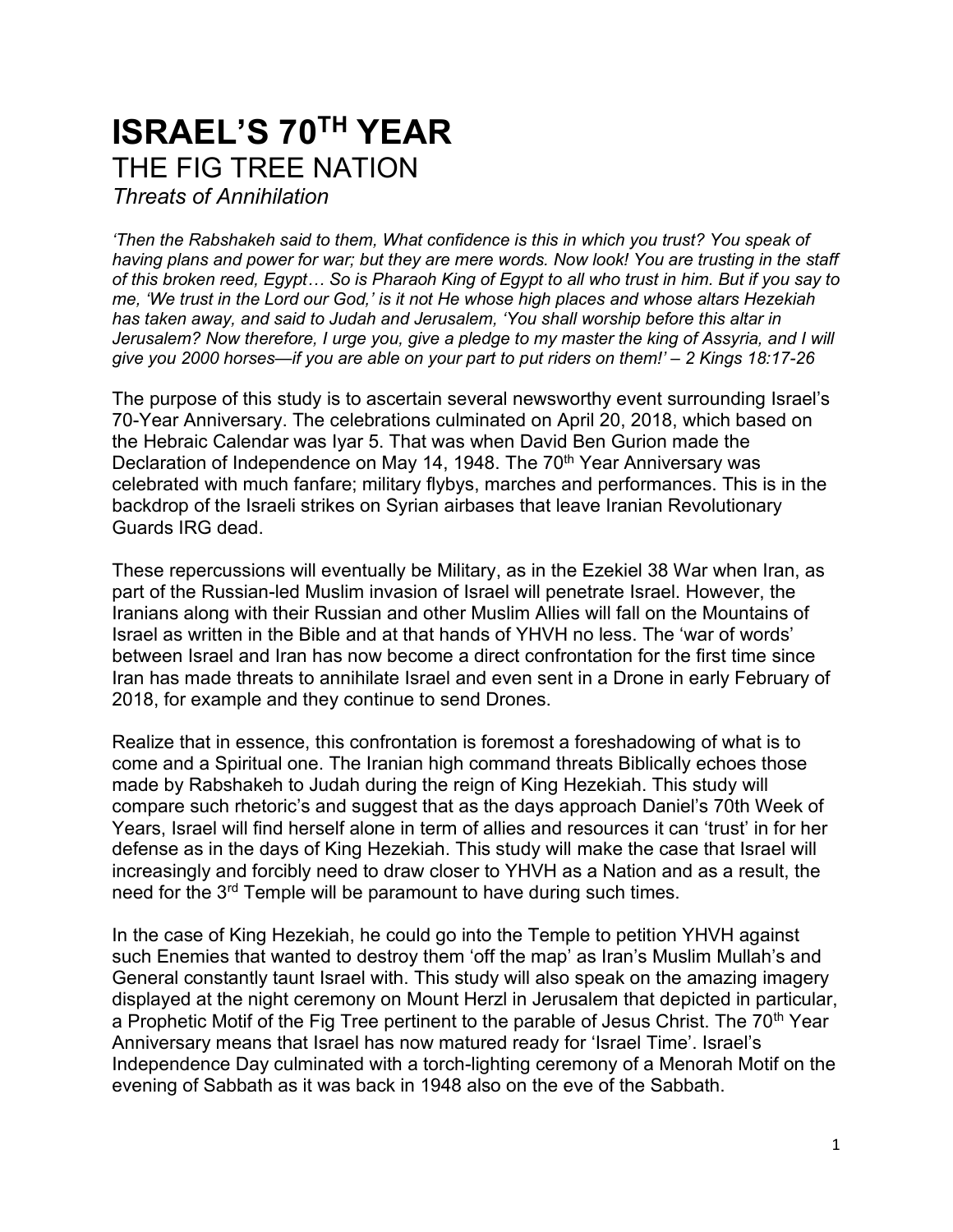## **Start-Up Nation**

There were many events showcasing Israel's accomplishment in all sectors of its society. As part of the show on Jerusalem's Mount Herzl, Intel's Shooting Star Drones called 'Quadcopters' were used that integrated sensors, computing, communication and cloud technologies. What was amazing to behold was that during the night celebration, several light Motifs were displayed using this Intel 'Quadcopters' that were synchronized to light and music and displayed in the sky above Jerusalem. The Drones were equipped with LED bulbs and were able create more than 4 billion color combinations. One of the Motifs displayed was the Fig Tree.

The Drones lit-up the Jerusalem skies with light images of the Star of David, the peace dove, the Walls of Jerusalem, etc. Such items showcased the tech industry Israel has mastered as it is now referred to as the 'Start-Up Nation'. With Israel's corner on the market in Cyber Security and High Tech, it will be no wonder why during the Tribulation Period, the false Messiah AntiChrist and False Prophet will not have that hard of a time interfacing all Peoples with the Universal Control Grid pegged to the Mark of the Beast as well as animating the Image of the Beast, etc. As to the Fig Tree Motif, Jesus' inferenced Israel as being the Fig Tree.

Many would not agree with such a metaphor. However, in the Biblical context, it does support how such a Motif was to be 'cut down' and the Gentiles 'grafted' in, etc. Jesus taught that He came looking for 'Fruit' but found none. Then there was a curse pronounced and it would appear that the narrative of the Parable of the Fig Tree did refer to National Israel for the 'cutting down' and curse did come to pass historically; precisely on the 70<sup>th</sup> year AD. However, the reversal of the curse upon Israel and the regrafting was to occur. Jesus admonished Israel, 'to learn the Parable of the Fig Tree'.

For in its 'DNA' or 'code', one will find the prophetic roadmap to Israel's ultimate redemption. Thus, the Parable of the Fig Tree was likewise to have occurred with a budding, in sequence that many believe was pegged to the rebirth of the Nation in 1948. Amazingly, 1948 years ago was precisely the anniversary of 70 AD when the 'cutting' occurred. Prior to that, in 32 AD is when spiritual provision was made to have the Gentiles be grafted in. If Israel is indeed as the Fig Tree, as the Menorah 'Almond Tree Nation', perhaps this  $70<sup>th</sup>$  year marker will be prophetic in that the 'Fig Tree Nation' has matured. What does this mean?

Could it mean that the grafting-in of the Gentiles is about to conclude and Israel is about to enter Daniel's  $70<sup>th</sup>$  Week of Years. The  $70<sup>th</sup>$  year celebration ceremony at one point had an Israeli IDF soldier light-up a Menorah on the ground that was depicted as a 'tree' with roots and the menorah stems as branches, etc. It should be noted that indeed, the Menorah represents a tree. As to the type of tree, it is an Almond Tree. The Almond Tree blooms in early February and has it harvest in late August and mainly in September. Some go as far as to suggest that it is the representation of the Tree of Life, etc.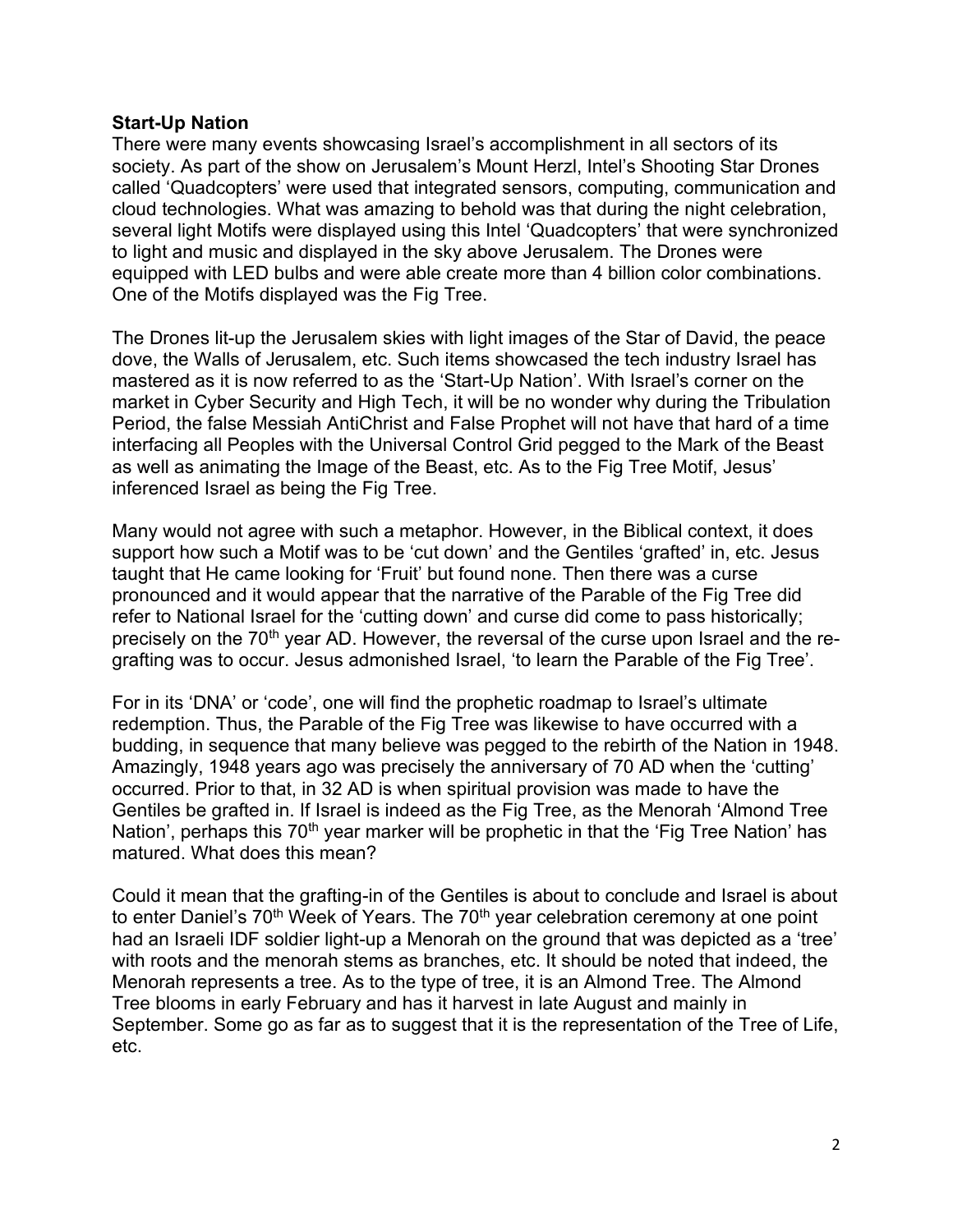There is a strong connection that the 'Forbidden Fruit' eaten by Eve and Adam was perhaps the Fig as they subsequently then sowed themselves fig leaves to cover their nakedness that they then realized due to their 'illumination'. The Parable of the Fig Tree was given in the context of what the Jewish Disciples of Jesus asked Him concerning Israel's eventual and future Restoration. Their question and context was Israel in light of the coming Restored Kingdom. The Kingdom will come and perhaps the 70-year milestone is going to be profoundly significant for Israel in this respect. Until then, threats to Israel's existence and its People have come around again as they did during King Hezekiah's day.

Is it any wonder that out of all the Kings of Judah, the archeological findings mainly point to Hezekiah's Signet for example that was recently discovered? Iranian Religious and Military Officials have been making serious threats following an airstrike on the T-4 Air Base, near Palmyra in central Syria. As mentioned, the strike killed at least 7 members of the Iranian Revolutionary Guard Corp IRGC, including the head of its Drone Program, Col. Mehdi Dehghan. Subsequently, Iranian General Hossein Salami tweeted very interesting threats against Israel.

Some would say the rhetoric was prophetic that mirrors the same spirit, that being the Spirit of AntiChrist against Israel of what Rabshakeh said against King Hezekiah and People of Judah. He also made a menacing speech in which the same rhetoric was amazingly similar and perhaps even prophetic in comparison to Rabshakeh's as well. Is it any coincidence, Biblically speaking, that General Hossain Salami, threatened Israel in an address in Tehran, on April 20, 2018, the same day Israel celebrated its 70-Year Anniversary? What was not reported or written about is that during this day, Prime Minister Netanyahu took the Cabinet to the Hall of Independence in Tel Aviv where David Ben Gurion first declared Israeli independence 70 years ago.

It is rather ironic or 'iranic' in how another Persian, King Cyrus had supported and freed the Jews after 70 years of captivity to return to Judah to commence rebuilding the city and then the Temple eventually. Nonetheless, Israel's 'red line' is Iran's Military Encroachment into Syria that is only a staging ground to invade Israel from and it will happen. The strikes by Israel upon Iranian targets in Syria have only embolden the Muslims against Israel. As noted, it was the first time Israel and Iran have had a direct Military Confrontation in Syria. Israel took opportunity of the prior chemical attack to strike Iranian targets.

The Israeli aim is to keep Iran in check, but it has just disturbed the Muslim 'bee hive'. Conspiratorially, Israel and the Kurds are the only People that stand to lose in having the USA pull out of Syria. It would upset the 'Balance of Power'. It is not beyond the realm of possibility that such would have induced the chemical attack to ensure the USA does not leave Syria. According to Israeli Intelligence, there are now 5 bases that Israel believes to be controlled by Iran. These are the Damascus International Airport, the Sayqal Air Base, the T-4 Air Base, an Aleppo Airfield and a base in Deir Ezzor.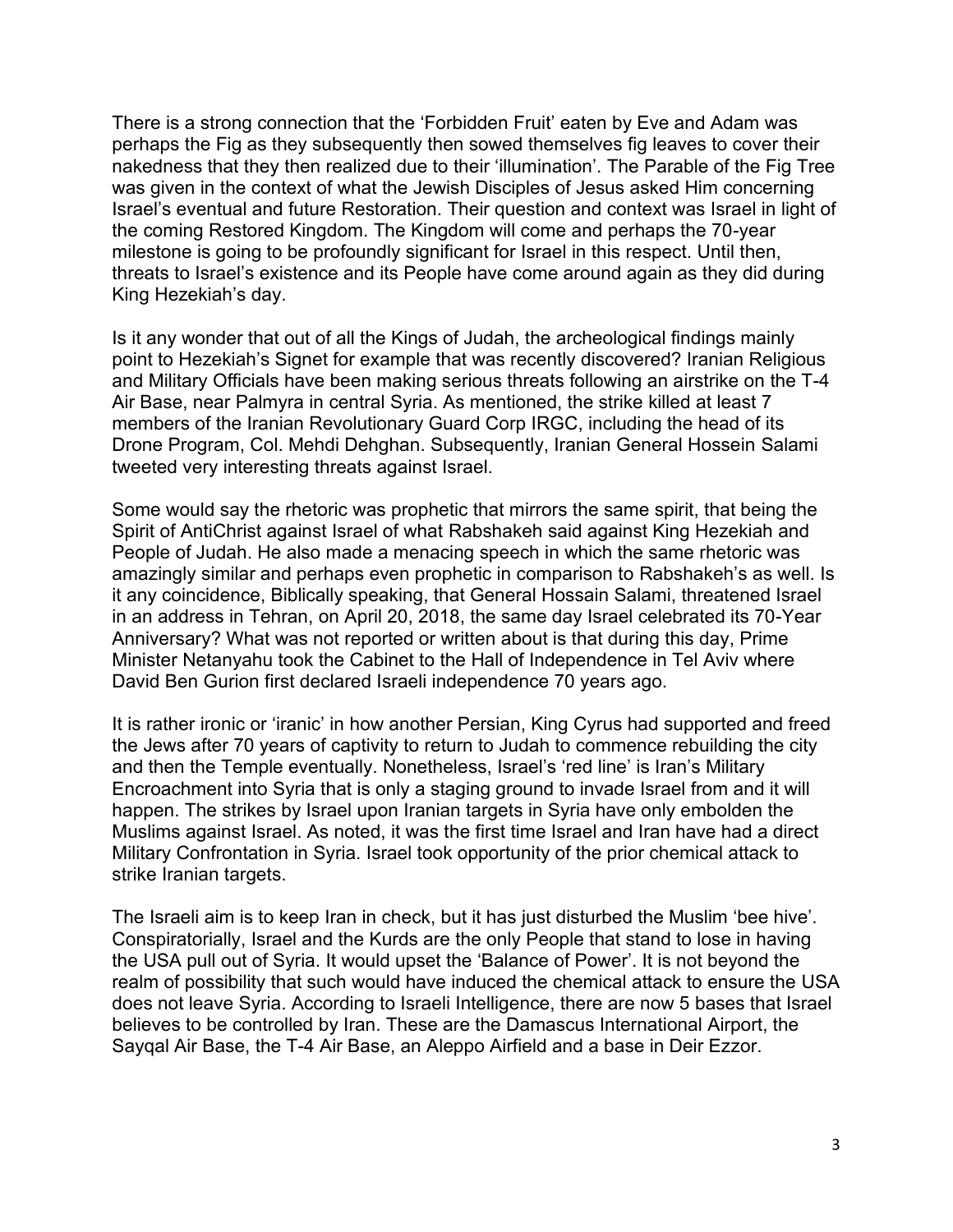The following is from Abas Aslani (@AbasAslani) [April 20, 2018](https://twitter.com/AbasAslani/status/987261461679562752?ref_src=twsrc%5Etfw) [#Iran's](https://twitter.com/hashtag/Iran?src=hash&ref_src=twsrc%5Etfw) [#IRGC](https://twitter.com/hashtag/IRGC?src=hash&ref_src=twsrc%5Etfw) Vice-Commander Salami threatening Israel as Rabshakeh did during the days of Hezekiah.

## *Rabshakeh*

*Rab-saris, Chief of the Officers Sennacherib King of Assyria 2 Kings 18:17 to 2 Kings 19:37*

*\_\_\_\_\_\_\_\_\_\_\_\_\_\_\_\_\_\_\_\_\_\_\_\_\_\_\_\_\_\_\_\_*

*And the king of Assyria sent the Tartan, the Rab-saris and the Rabshakeh with a Great Army from Lachish to King Hezekiah at Jerusalem. And they went up and came to Jerusalem… And when they called for the king, there came out to them Eliakim the son of Hilkiah, who was over the household, and Shebnah the secretary, and Joah the son of Asaph, the recorder. And the Rabshakeh said to them, Say to Hezekiah,*

*Thus says the great king, the king of Assyria: On what do you rest this trust of yours? Do you think that mere words are strategy and power for war?* 

*In whom do you now trust, that you have rebelled against me? Behold, you are trusting now in Egypt, that broken reed of a staff, which will pierce the hand of any man who leans on it. Such is Pharaoh king of Egypt to all who trust in him.* 

*But if you say to me, We trust in the LORD our God, is it not he whose high places and altars Hezekiah has removed, saying to Judah and to Jerusalem, You shall worship before this altar in Jerusalem?* 

*Come now, make a wager with my master the king of Assyria: I will give you two thousand horses, if you are able on your part to set riders on them.* 

*How then can you repulse a single captain among the least of my master's servants, when you trust in Egypt for chariots and for horsemen?* 

*Moreover, is it without the LORD that I have come up against this place to destroy it? The LORD said to me, Go up against this land, and destroy it.*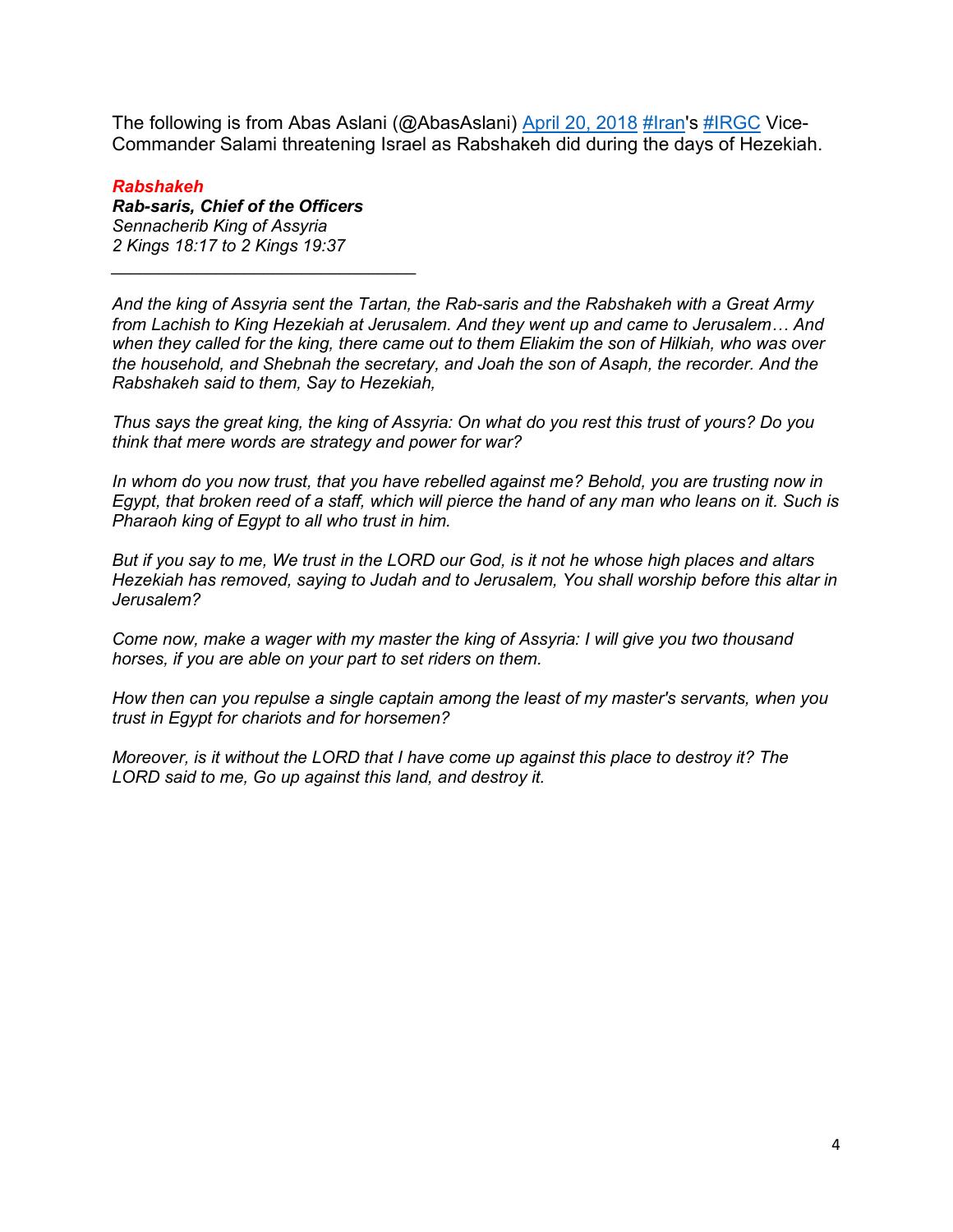As the Iranian menace is going to be increased and the Iranian Muslim resolve will intensify, it will call for drastic action on the part of Israel that eventually could be in the form of a nuclear strike in Syria. Once Iran possesses a nuclear weapon, it will use it on Israel, as that is their public stated goal and prerogative.

As Israel has a history of Preemptive Strikes, it will not allow any such threat to originate from Syria, thus a possible nuclear detonation in Damascus might ensue. The fear of a chemical and/or biological attack by Iran against Israel is of utmost concern for Israel.

*Hossein Salami and Abdolrahim Mousavi Commanders of Iranian Military Revolutionary Guards Corps Tweeter \_\_\_\_\_\_\_\_\_\_\_\_\_\_\_\_\_\_\_\_\_\_\_\_\_\_\_\_\_\_\_\_*

*Israel[i] airbases are within reach and Iran's hands are on the trigger and missiles are ready.* 

*Wherever you are in the occupied land, you'll be under fire from us, from east and west.* 

*You became arrogant. If there's a war, the result will be your complete elimination,* 

*Your soldiers and civilians will flee, and you won't survive.* 

*And you'll have nowhere to run, except to fall into the sea."*

*Don't trust in your airbases; they're within reach.* 

*Don't have hope in [#US](https://twitter.com/hashtag/US?src=hash&ref_src=twsrc%5Etfw) & [#UK](https://twitter.com/hashtag/UK?src=hash&ref_src=twsrc%5Etfw); when they arrive, you're not there…*

*Smallest goal will be your can't bear.* 

*When you escape, you'll have no way but to the sea.* 

*Hands are on the trigger & missiles are ready & will be launched at any moment that enemy has a sinister plot…* 

*North & west of [#Israel](https://twitter.com/hashtag/Israel?src=hash&ref_src=twsrc%5Etfw) are at the intersection of fire; you will not escape.* 

*You live in the dragon's mouth.*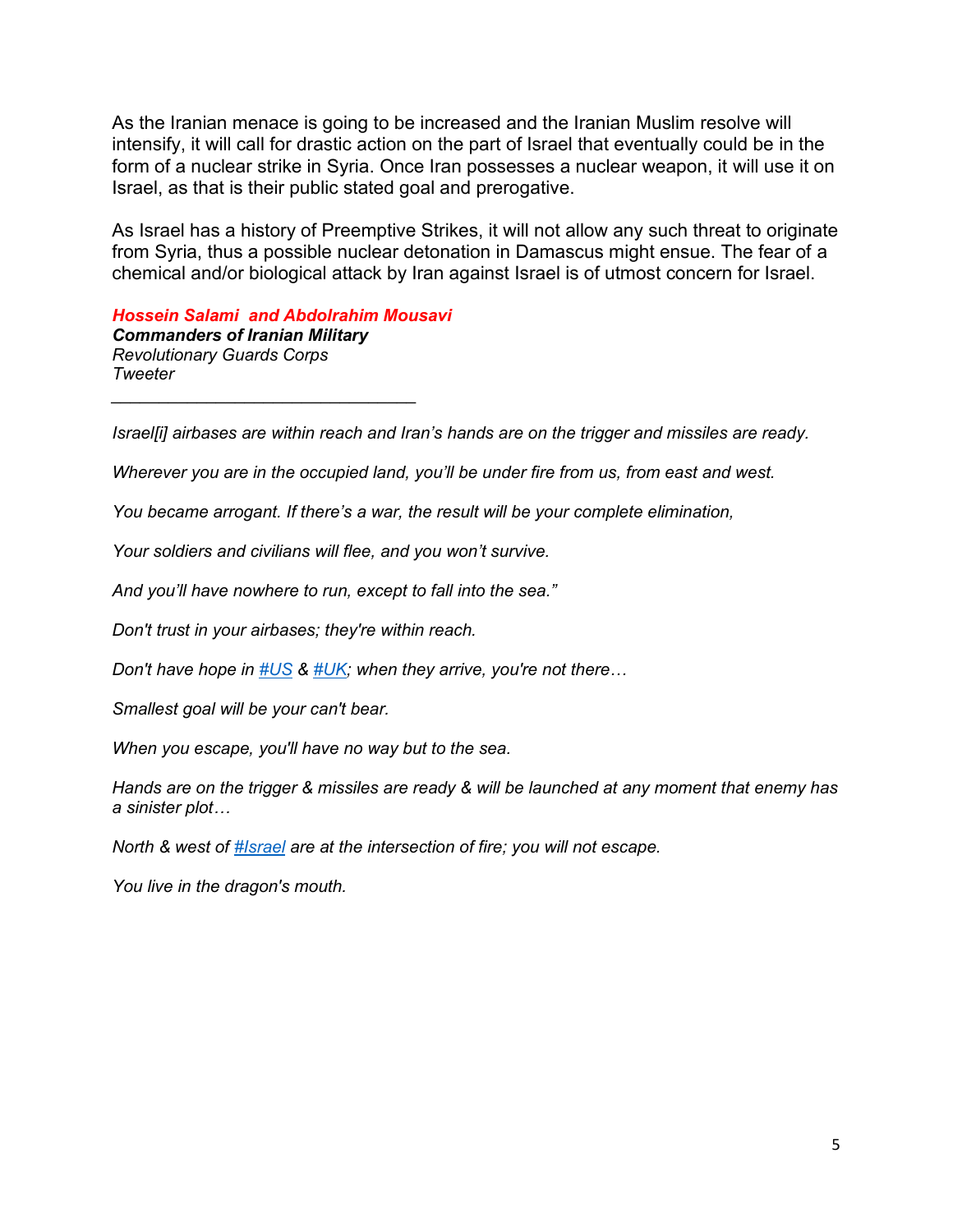## **Spiritual Opposition**

It should be noted that many who believe the Isaiah 17 prophecy of Damascus being destroyed overnight do not factor in or mention ever that also in such a case, many northern Israeli towns will also be devastated by such a possible nuclear detonation. The verses speak of severe damage also being inflected upon Israel or 'Jacob'. Thus, it will not be a clean slate as the language speaks of the 'fading glory of Jacob', etc. Unless the verses of are synonymous with Damascus as being that of a type of 'Jacob'.

Such could be alluding to a metaphorical spiritual condition or a future date entirely not related to the current Geo-Political events of the current headlines. Since the Israeli attack on Iranian positions within Syria, other prominent Iranian Military and Diplomatic Leaders have also made threats against Israel. Spokesman like Iran's Foreign Minister said the country's retaliation against Israel will come 'sooner or later' and that Jerusalem will 'regret its misdeeds.' Others have stated, 'At the moment when the enemy decides to act against us, we will fire at them. We have learned ways to overcome our Enemies. We can hit our Enemies' vital interests wherever we wish.'

Commander-in-Chief of the Iranian Army, General Abdolrahim Mousavi continued his threats against Israel warning Israel that, 'only 25 years remain until the destruction of the Zionist entity. But that does not mean that the IRGC will not take the initiative to attack the enemy.' Israel's defense establishment and its various intelligence services believes that an Iranian revenge attack is coming. What is the big deal? This would be a departure from previous clashes between Israel and Iran, in which Tehran's reprisals were carried out through its proxies, most notably the Hezbollah terrorist organization.

For the 1<sup>st</sup> time since Cyrus, Iran (Persia) and Israel will directly engage in direct conflict. Now as then the modern-day Enemies of Israel still taunt YHVH's Earthly People. Judah now as then was and is what is left of the remaining Southern Kingdom. YHVH did promise that He would leave but 1 Tribe to make good on His Promises to Abraham, Isaac, Jacob, and King David, etc. The contention is a spiritual one as noted. It is over the Jews being in the Promised Land, and to the legitimacy of the Jewish claim to the Temple Mount that Muslims seek to usurp. Such issues are yet to be resolved. Until that time, the Muslims will continue to blaspheme YHVH the Creator and GOD of Israel in the Spirit of AntiChrist. Aside from Iran, similar Biblical threats have also come from within other Islamic bodes that denies the Jews their ancient heritage and Birthright.

The modern 'Philistines' continue to make false assertions against the Jews through the U.N. Such Muslims claim that Judah never existed nor was ever associated with the Temple Mount. These claims are insane and suspend reality, as this Last Generation seems to choose instead. If such claim the Jerusalem was never the Capital of the Jews nor a Solomon's Temple exist in the Promised Land, then neither did the sons of Mohammed for that matter. Such Islamic revisionism also negate all of the New Testament accounts of how Jesus preached and taught at the Temple. This is what the Spirit of AntiChrist does and seeks to rewrite history through the control of the U.N. and other international bodies.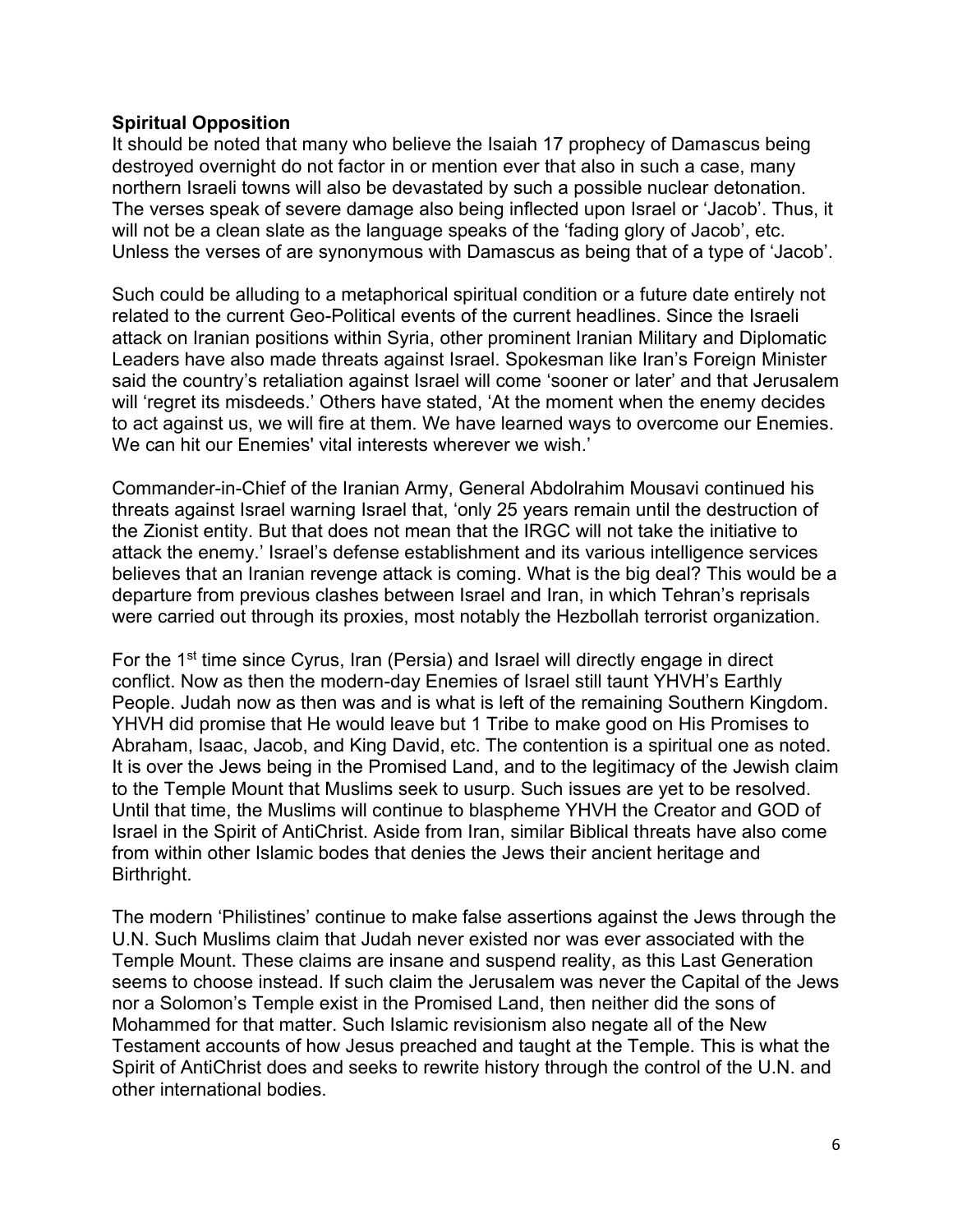All the Nations, to include the USA will at some point not be around or be able to support nor help Israel during such Military Campaigns that will see Iran cross into Israel along with the other Russian-led Muslim nations. This is prophetic by design of YHVH. The Israel-Iran contention will culminate and only be finally resolved during the Ezekiel 38 War in which there is no nation to come to Israel's defense, but YHVH Himself. However, there will be a Temple as in the day of King Hezekiah, the 3<sup>rd</sup> Temple. It took a King like Hezekiah to come to the Temple before YHVH with the evil edicts of the King of Assyria to plead for protection.

This is what modern Israel as a Nation still has to do. However, the  $3<sup>rd</sup>$  Temple will be a start and many Israelis are sensing this need now. Too often, Israel has relied on a political solution and Alliance with Superpowers like the USA to this present day. In Hezekiah's day, it was Egypt for example. However, Hezekiah is an example of a King that changed or repented, given the opportunity. The Bible records that YHVH defended His city and dispatched an Angel that slew over 180,000 of Senna-Cherib's Army.

Ironically, this history will be repeating itself. It is a foreshadowing of the Ezekiel 38 War as the armies of Israel's Enemies; Iran, Russia, Turkey, etc., will fall down on the 'Mountains of Israel', slain as it whereby the Destroying Angel of old. The Bible clearly states that YHVH will do this for 'My People' to not only show Israel but the Nations of the world that YHVH is GOD alone, not Allah, not Buddha not Krishna, etc. The sons of Senna-Cherib today are the Iranians with their Prince of Persia or demonic Fallen Angel stronghold in 'heavenly places' that seeks to dominate the Earthly Zion.

This quest is at the heart of the hatred for YHVH's People then as now. Such Enemies of both the Earthly People, the Jews and the Heavenly People of YHVH, the followers of Jesus Christ are opposed by the same Spirit of AntiChrist and 'spirit of Senna-Cherib' that contends for the Birthright of the Promised Land. Senna-Cherib sent envoys to Judah. This is prophetically reoccurring now in these Last Days. They spoke-up in Hebrew then as they do now in English through Tweeter even so that all could be terrified and cast doubt on the words of YHVH, 'Has YHVH really said?'

This taunting echoes the whispers of the original and first taunting of an 'enemy' or Advisory, Lucifer to Eve in the Garden of Eden. Sadly, a similar surrounding of Jerusalem will occur and a 'Senna-Cherib' will arise against Judah, the AntiChrist. However, soon, YHVH will once again fight for 'His People'. It was YHVH who encouraged Hezekiah and all of Judah to 'be strong and courageous' and stand against this Spirit of AntiChrist. It will be the cause to have Israel see 1<sup>st</sup> hand the saving work of their GOD, YHVH on their behalf as in the days of Hezekiah.

Given the context and timing of Israel's  $70<sup>th</sup>$  year anniversary, is she now 'matured' as the once 'cursed Fig Tree. Is it now enough to continue where YHVH left off with her? Is Israel at the point of entering the  $70<sup>th</sup>$  Week of Years remaining to usher in the  $2<sup>nd</sup>$ coming of Jesus, their true King and deliverer? Is the Church Age 'grafting-in' of the Gentiles to the stump of Israel about to be completed?